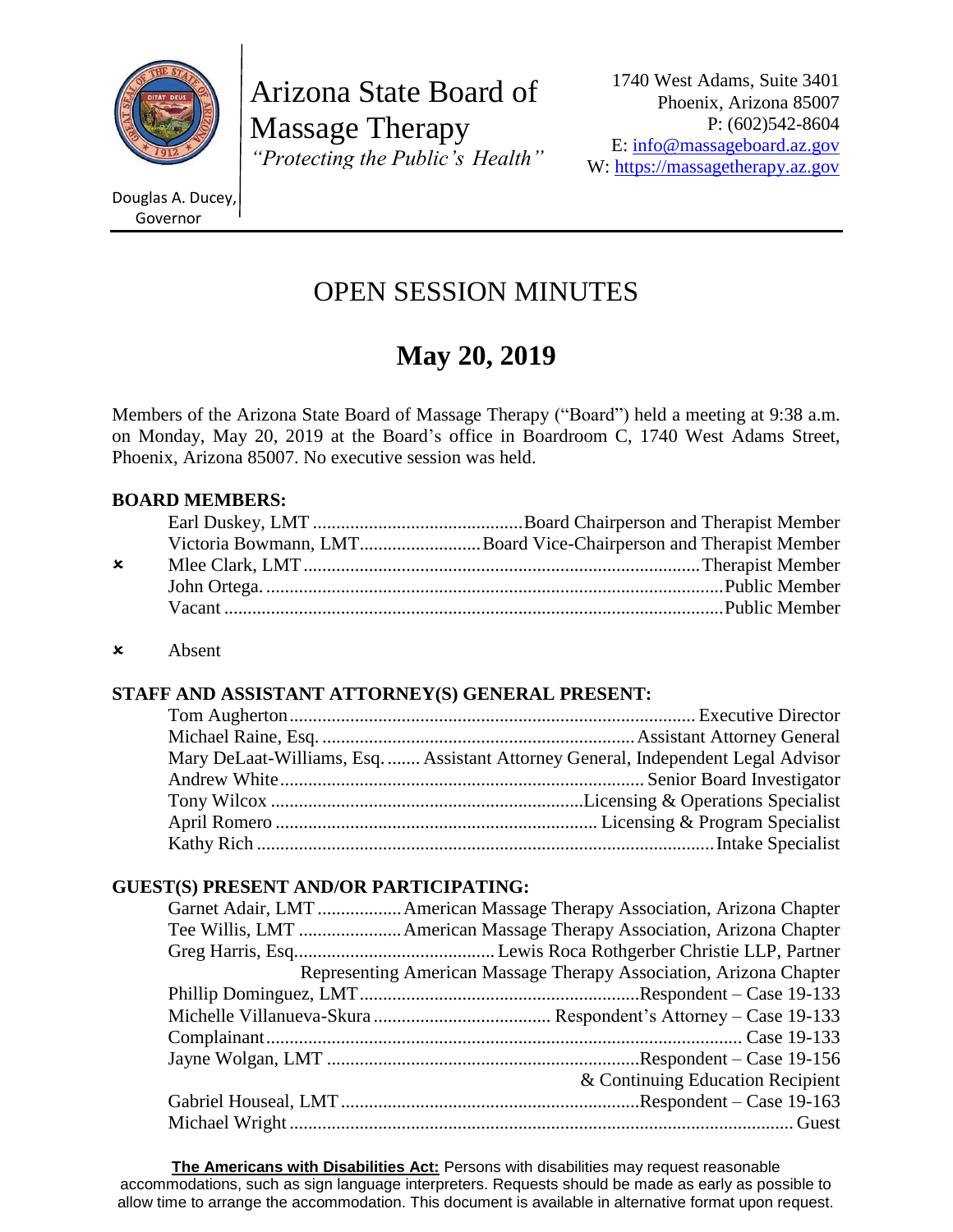### **OPEN SESSION**

The meeting was called to order at 9:38 a.m. by Earl Duskey. The following order of business was then considered:

## **ROLL CALL**

Roll call of the Board members was taken and a quorum was established.

## **CALL TO THE PUBLIC**

No one from the public wished to address the Board.

## **DECLARATION OF CONFLICTS OF INTEREST**

No new conflicts were declared.

### **REVIEW, DISCUSSION AND POSSIBLE ACTION ON BOARD MEETING MINUTES**

Discussion and approval of the Open Session Minutes from the April 29, 2019 board meeting. A motion was made by Victoria Bowmann, seconded by John Ortega and passed unanimously to approve the Open Session Minutes from the April 29, 2019 board meeting.

## **ITEMS FOR BOARD REVIEW, DISCUSSION AND POSSIBLE ACTION**

Formal Hearing(s)

## File No. 19-133; Dominguez, Phillip

Phillip Dominguez was present with attorney Michelle Villanueva-Skura, Esq. Michael Raine was present and appeared on behalf of the State. Mary DeLaat-Williams was present to provide independent legal advice to the Board.

The State presented its case in chief, including witness testimony from Senior Board Investigator, Andrew White, and the complainant. The State submitted 4 exhibits, which were submitted by the Board. Ms. Villanueva-Skura presented her case in chief, including witness testimony from Respondent, Phillip Dominguez.

After discussion, a motion was made by John Ortega, seconded by Victoria Bowmann and passed unanimously to adopt the Factual Allegations as the Findings of Fact.

After discussion, a motion was made by Victoria Bowmann, seconded by John Ortega and passed unanimously to adopt the Alleged Violations as the Conclusions of Law.

A motion was made by Victoria Bowmann and seconded by John Ortega to revoke the respondent's massage therapy license. The motion passed  $3 - 0$  by the following roll call vote: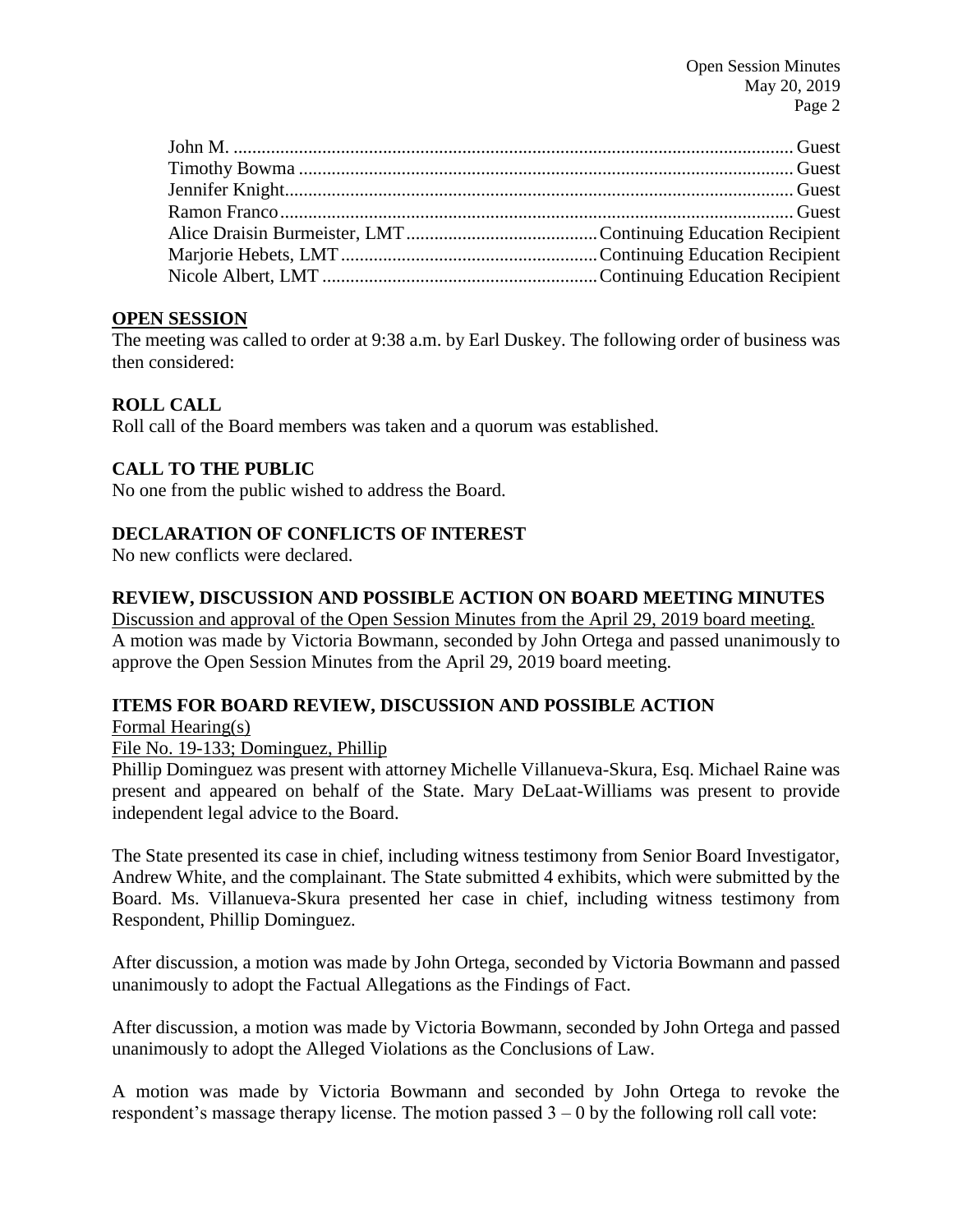Victoria Bowmann – Aye John Ortega – Aye Earl Duskey – Aye

*The Board took a break from 12:01 p.m. – 12:14 p.m.*

# License Application(s) for Arizona Massage Therapy License(s)

## Duncan, Kristin

Kristin Duncan was not present to answer any questions regarding her massage therapy license application or her background. Andrew White provided a summary of the applicant's application and background. Michael Raine reviewed the licensing statutes with the Board.

A motion was made by Victoria Bowmann, seconded by John Ortega and passed unanimously to table the application until June 24, 2019 and request the presence of the applicant.

#### Formal Interview(s)

File No. 19-145; Kamae, Christopher

Christopher Kamae was not present. Andrew White reminded the Board that Mr. Kamae requested the Formal Interview. Michael Raine advised that the formal interview cannot proceed without the presence of the respondent and reviewed the Board's options.

A motion was made by Victoria Bowmann, seconded by John Ortega and passed unanimously to proceed to file a Complaint and Notice of Hearing.

#### Investigative Review File(s)

#### File No. 19-156; Wolgan, Jayne

Jayne Wolgan was present. Andrew White summarized the investigative report, which included allegations of unprofessionalism, improper draping and services not asked for. Ms. Wolgan described the massage session in question, presented soap notes and answered further questions from the Board.

A motion was made by Victoria Bowmann and seconded by John Ortega to dismiss the case and close the file. The motion passed  $3 - 0$  by the following roll call vote:

Victoria Bowmann – Aye John Ortega – Aye Earl Duskey – Aye

#### File No. 19-163; Houseal, Gabriel

Gabriel Houseal was present. Andrew White summarized the investigative report, which included allegations of unprofessionalism, sexual assault and providing a breast massage without permission. Mr. Houseal addressed the Board as best he could and expressed it was difficult to remember a particular session which took place over two years ago.

A motion was made by Victoria Bowmann, seconded by John Ortega and passed unanimously to move the matter to a Formal Interview.